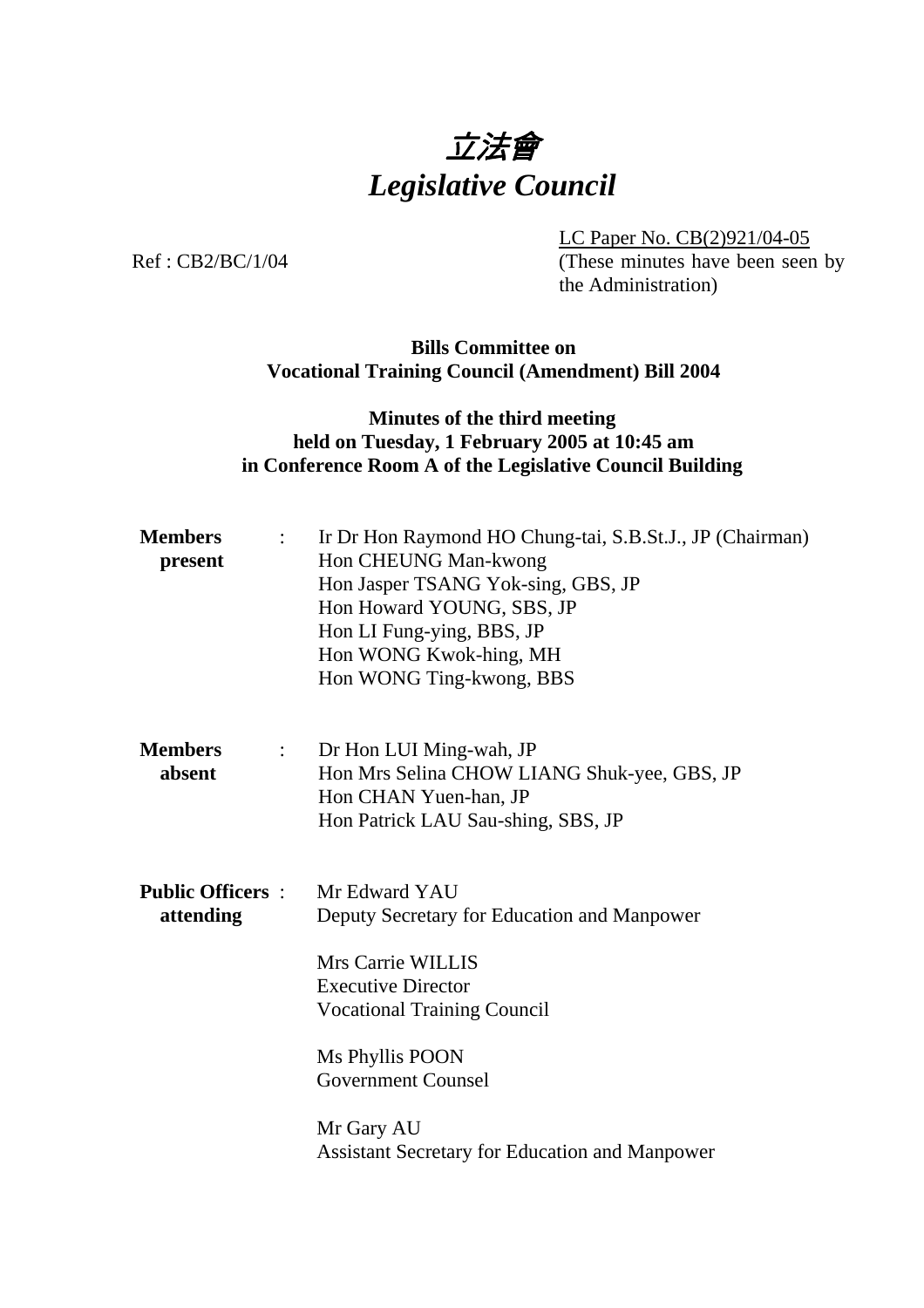Ms Vivian CHENG President

 Mr TANG Sing-sum Vice President

Technical Education Graduate Staff Association

 Mr Sunny SUNG Po-kwong President

 Mr Eddy CHAN Fuk-cheung **Secretary** 

 Federation of Trade Unions in Vocational Training Council (also representing Vocational Training Council Instructors & Training Centre Teaching Staff Association, Association of Inspectors of Apprentices, Hong Kong Institute of Vocational Education Staff Association, Vocational Training Council Skills Centres Staff Association, Vocational Training Council Industrial Training Officer Grade Association and Vocational Training Council Clerical Staff Association)

 Mr CHEUNG Fook-kwong Chairman

 Mr Edward TSANG Hing-lok Secretary

 Mr Kenneth WONG Lai-yin Committee Member

 Mr YUNG Hon-kwong Committee Member

 Mr TSUI Kin-man Committee Member

 Mr Joseph LEE Hung-kwong Committee Member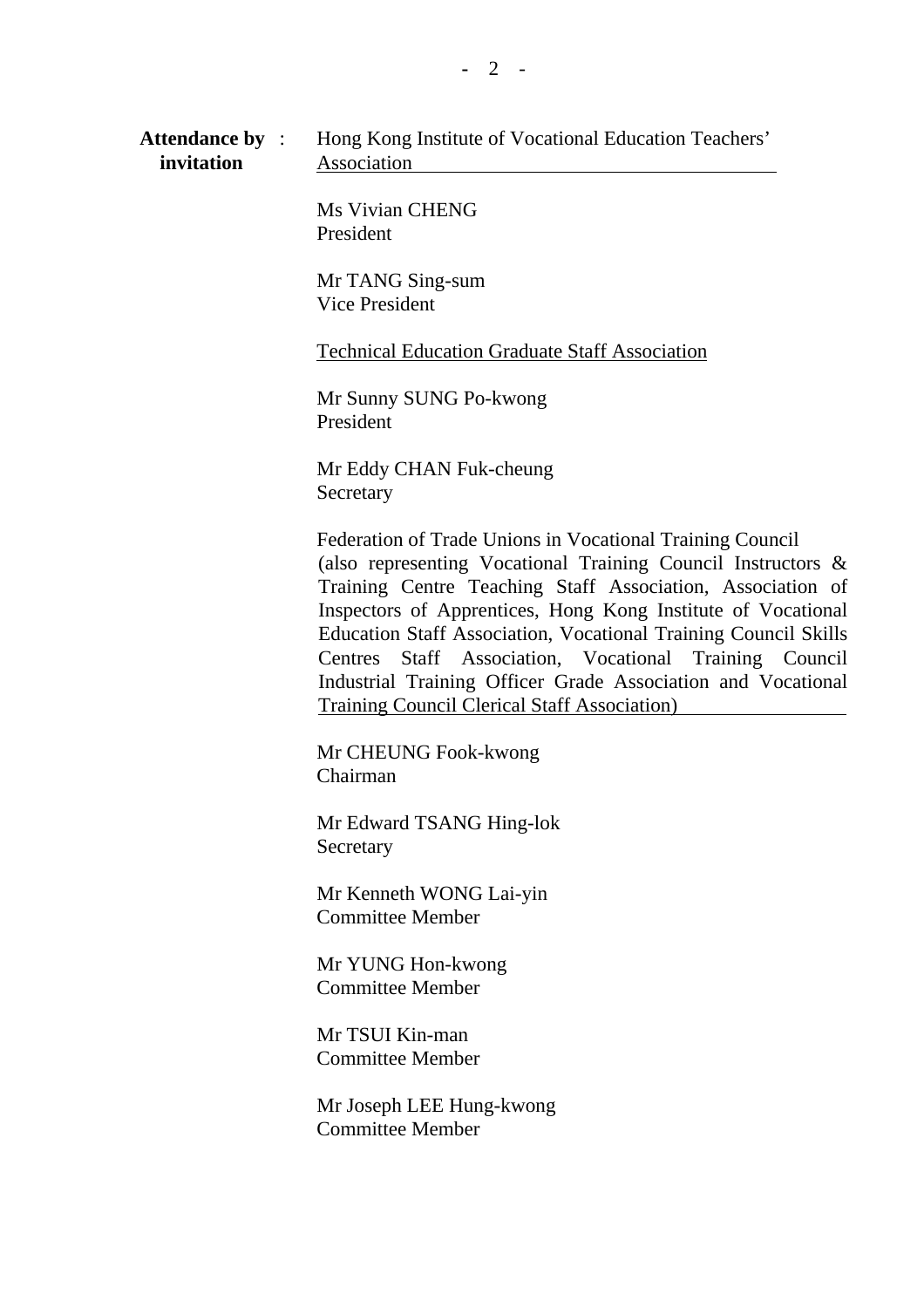|                               |                            | Mr Derek PANG Chun-hoi<br><b>Committee Member</b>                                                     |  |  |
|-------------------------------|----------------------------|-------------------------------------------------------------------------------------------------------|--|--|
|                               |                            | Education and Manpower Bureau Technical Education and<br><b>Industrial Training Staff Association</b> |  |  |
|                               |                            | Mr Tony TAM Wai-keung<br>Chairman                                                                     |  |  |
|                               |                            | Mr Kent NG Ngai-keung<br>Secretary                                                                    |  |  |
|                               |                            | The VTC Executive Officer Grade Association                                                           |  |  |
|                               |                            | Ms LAU Ka-man<br>Secretary                                                                            |  |  |
|                               |                            | Mr TAM Ching-keung<br>Treasurer                                                                       |  |  |
| <b>Clerk</b> in<br>attendance | $\mathbb{R}^{\mathbb{Z}}$  | <b>Mrs Sharon TONG</b><br>Chief Council Secretary (2)1                                                |  |  |
| <b>Staff in</b><br>attendance | $\mathcal{L}^{\text{max}}$ | Miss Kitty CHENG<br><b>Assistant Legal Adviser 5</b>                                                  |  |  |
|                               |                            | Miss Betty MA<br>Senior Council Secretary (2)1                                                        |  |  |
|                               |                            |                                                                                                       |  |  |

**I. Meeting with deputations and the Administration**  (LC Paper Nos. CB(2)504/04-05(01), CB(2)509/04-05(01), CB(2)529/04-05(01) and (02), CB(2)671/04-05(01) and (02), CB(2)752/04-05(01) to (03) and CB(2)796/04-05(01))

The Bills Committee deliberated (index of proceedings attached at **Annex**).

### Meeting with deputations

- 2. The Bills Committee received views of the following deputations on the Bill
	- (a) Hong Kong Institute of Vocational Education Teachers' Association

**-** 3 -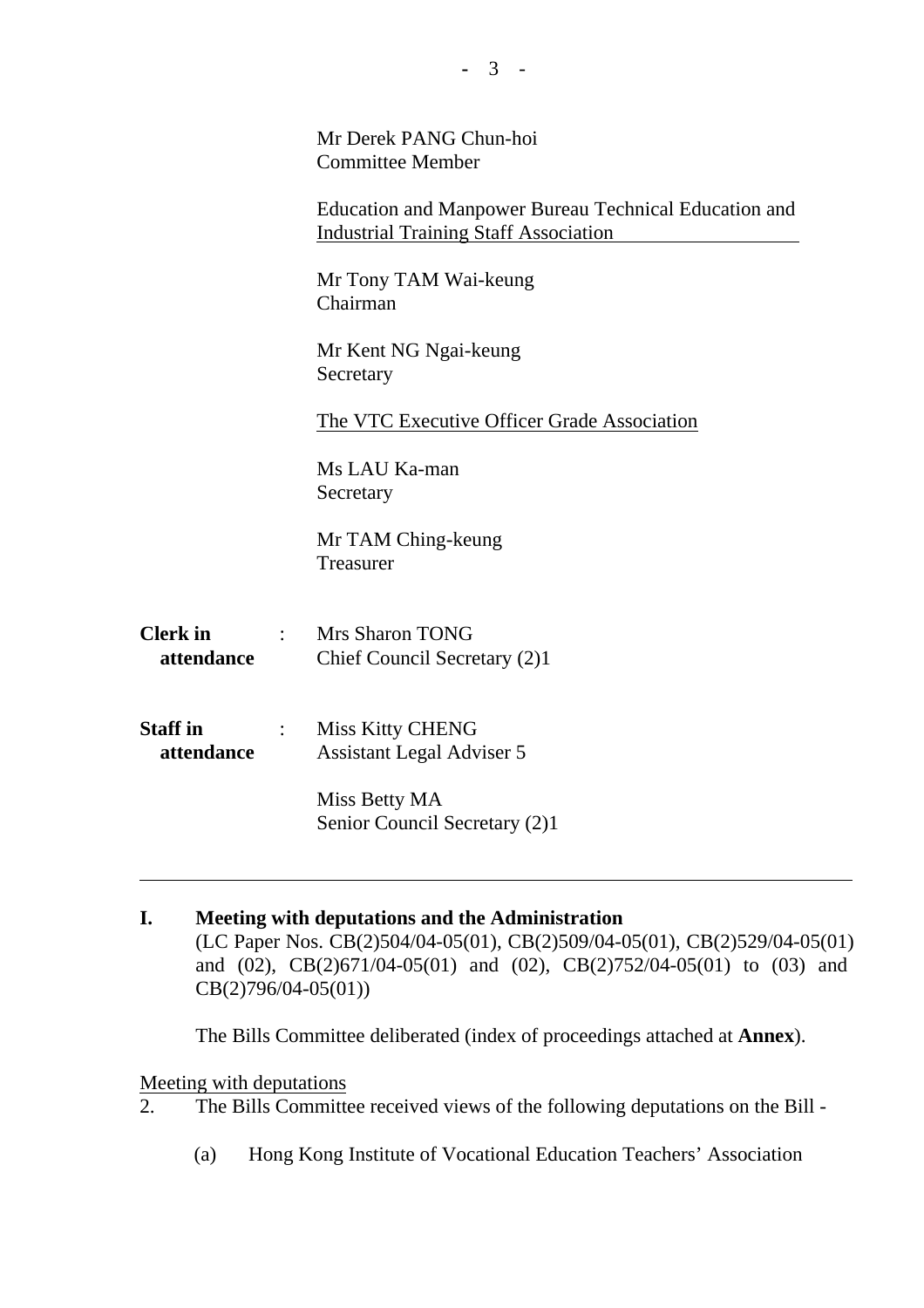- (b) Technical Education Graduate Staff Association
- (c) Federation of Trade Unions in Vocational Training Council, Vocational Training Council Instructors & Training Centre Teaching Staff Association, Association of Inspectors of Apprentices, Hong Kong Institute of Vocational Education Staff Association, Vocational Training Council Skills Centres Staff Association, Vocational Training Council Industrial Training Officer Grade Association and Vocational Training Council Clerical Staff Association
- (d) Education and Manpower Bureau Technical Education and Industrial Training Staff Association
- (e) The VTC Executive Officer Grade Association

#### Meeting with the Administration

3. The Bills Committee requested the Administration to provide a response to the following -

- (a) to consider spelling out explicitly that accumulated surpluses from the account of extra-territorial activities could be transferred to the Vocational Training Council (VTC) in Hong Kong; and
- (b) to consider members' views regarding the costs charged to non-Hong Kong persons in enrolling in extra-territorial programmes ogranised by VTC under the principle of no subsidy to be provided by the Government.

## **II. Date of next meeting**

4. Members agreed that the next meeting would be held on 28 February 2005 at 4:30 pm.

5. The meeting ended at 12:35 pm.

Council Business Division 2 Legislative Council Secretariat 23 February 2005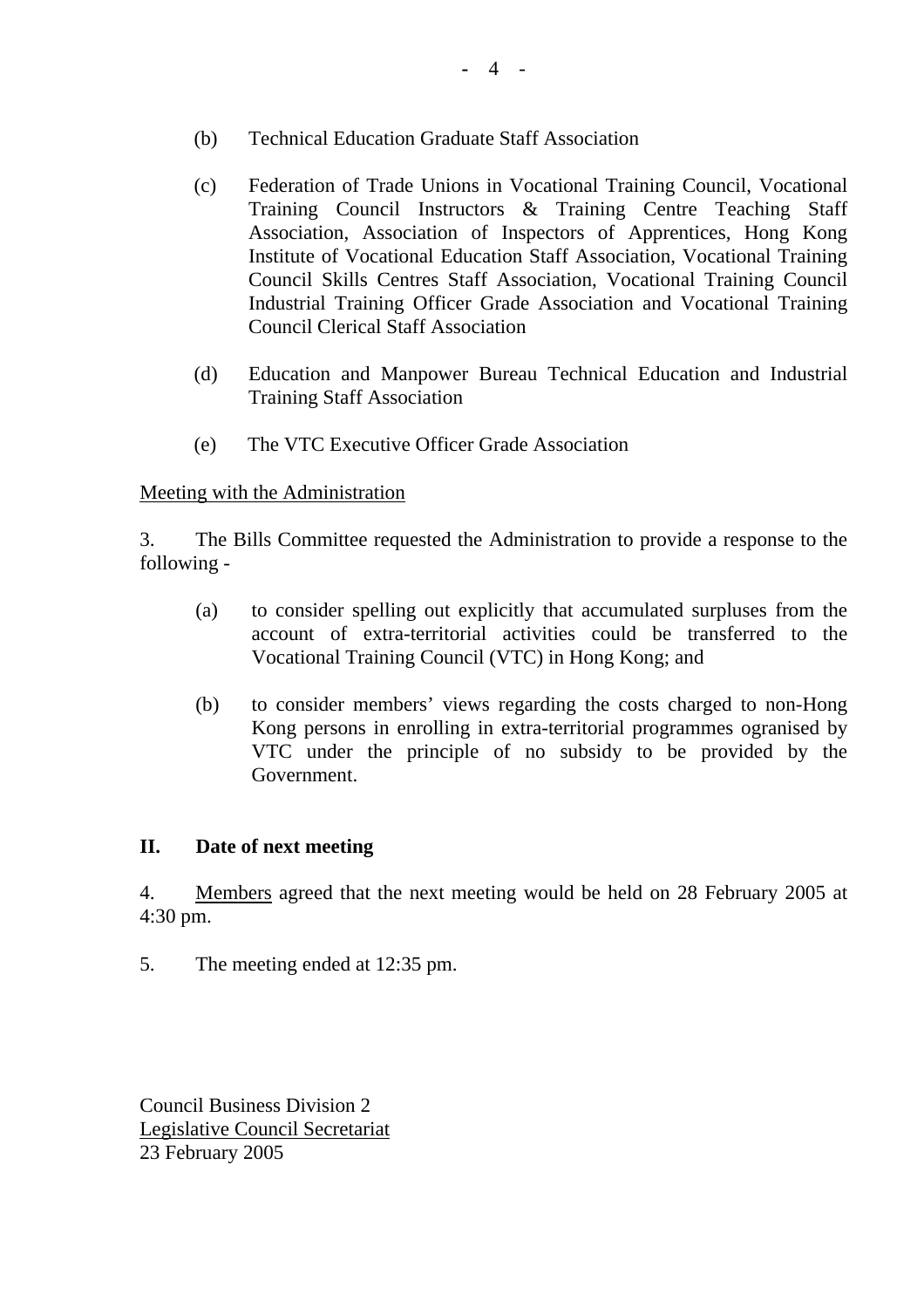## **Proceedings of the meeting of the Bills Committee on Vocational Training Council (Amendment) Bill 2004 on Tuesday, 1 February 2005 at 10:45 am in Conference Room A of the Legislative Council Building**

| <b>Time marker</b>   | <b>Speaker</b>                                                                                                                                           | Subject(s)                                                                                                                              | <b>Action</b><br><b>Required</b> |
|----------------------|----------------------------------------------------------------------------------------------------------------------------------------------------------|-----------------------------------------------------------------------------------------------------------------------------------------|----------------------------------|
| $000000 -$<br>000222 | Chairman                                                                                                                                                 | Welcoming remarks                                                                                                                       |                                  |
| $000223 -$<br>001005 | Representative of Hong<br>Kong Institute of<br><b>Vocational Education</b><br>Teachers' Association                                                      | Presentation of views<br>(LC Paper Nos.<br>$CB(2)529/04-05(01)$ and<br>$CB(2)796/04-05(01))$                                            |                                  |
| $001006 -$<br>001351 | Representative of<br><b>Technical Education</b><br><b>Graduate Staff</b><br>Association                                                                  | Presentation of views<br>(LC Paper No.<br>$CB(2)529/04-05(02))$                                                                         |                                  |
| $001352 -$<br>001612 | Representative of<br><b>Federation of Trade</b><br><b>Unions in Vocational</b><br><b>Training Council</b>                                                | Presentation of views<br>(LC Paper No.<br>$CB(2)509/04-05(01))$                                                                         |                                  |
| $001613 -$<br>002233 | Representative of<br><b>Education and Manpower</b><br><b>Bureau Technical</b><br><b>Education and Industrial</b><br><b>Training Staff</b><br>Association | Presentation of views<br>(LC Paper Nos.<br>$CB(2)504/04-05(01)$ and<br>$CB(2)752/04-05(01))$                                            |                                  |
| $002234 -$<br>002556 | Representative of The<br>VTC Executive Officer<br><b>Grade Association</b>                                                                               | Presentation of views<br>(LC Paper No.<br>$CB(2)752/04-05(02))$                                                                         |                                  |
| $002557 -$<br>003103 | Hon CHEUNG<br>Man-kwong<br>Administration                                                                                                                | Operation of extra-territorial<br>activities by the Vocational<br>Training Council (VTC) in the<br>Mainland.                            |                                  |
| $003104 -$<br>004127 | Hon LI Fung-ying<br>Administration                                                                                                                       | Accreditation of programmes<br>organised by VTC in the<br>Mainland; employees'<br>compensation for VTC staff<br>working in the Mainland |                                  |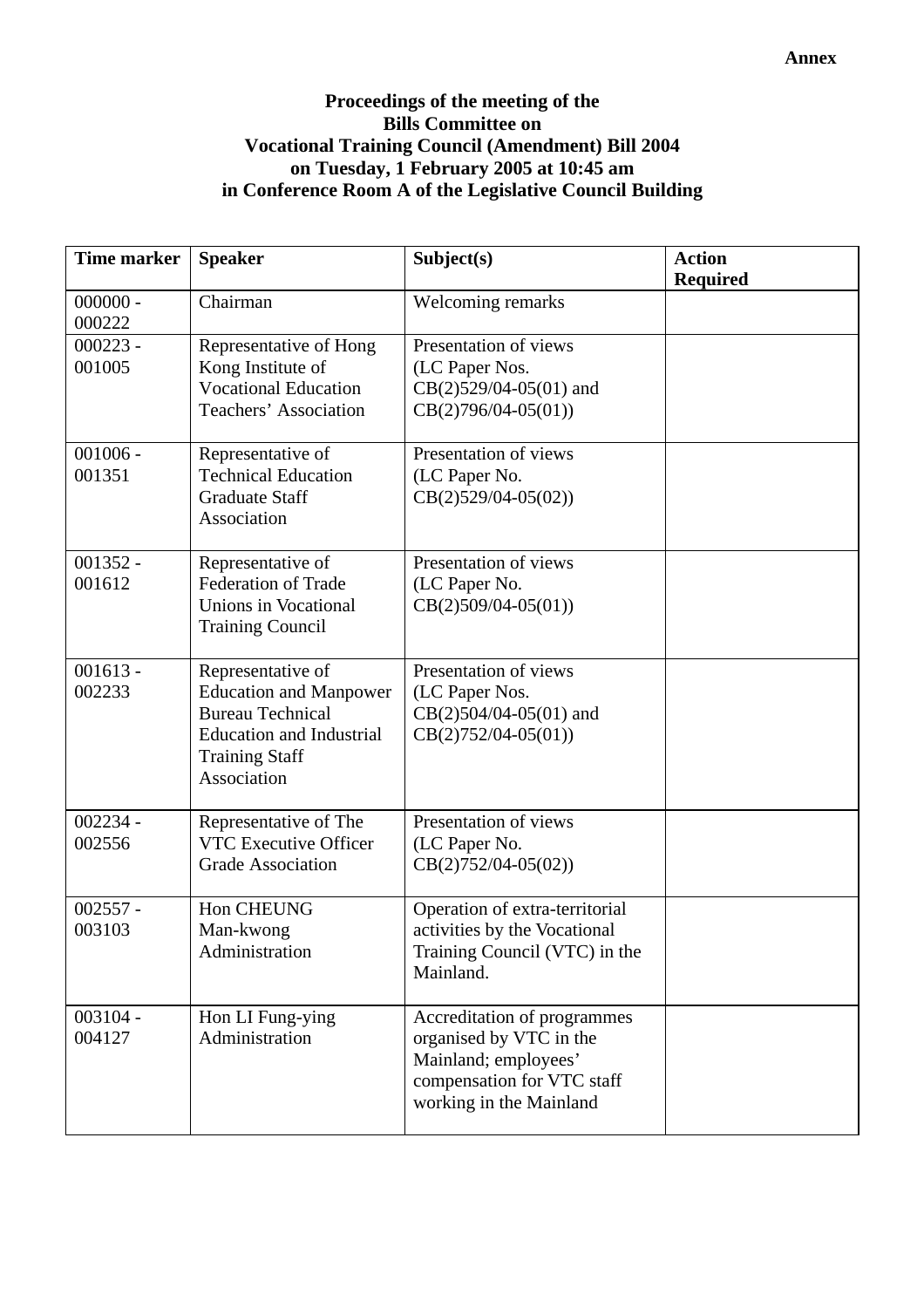| <b>Time marker</b>   | <b>Speaker</b>                                                           | Subject(s)                                                                                                                                                                                      | <b>Action</b><br><b>Required</b>                                                                                                                                     |
|----------------------|--------------------------------------------------------------------------|-------------------------------------------------------------------------------------------------------------------------------------------------------------------------------------------------|----------------------------------------------------------------------------------------------------------------------------------------------------------------------|
| $004128 -$<br>004408 | Hon WONG Kwok-hing<br>Chairman<br>Administration                         | Job security and conditions of<br>service of VTC staff working in<br>the Mainland; Administration's<br>response to concerns raised by<br><b>SATEIT</b>                                          |                                                                                                                                                                      |
| $004409 -$<br>005622 | Chairman<br>Administration                                               | Administration's response to<br>issues raised by members at the<br>last meeting. (LC Paper No.<br>$CB(2)671/04-05(01))$                                                                         |                                                                                                                                                                      |
| $005623 -$<br>010821 | Hon WONG Ting-kwong<br>Administration<br>Chairman<br>Hon WONG Kwong-hing | Whether accumulated surpluses<br>from extra-territorial activities<br>could be transferred to VTC;<br>employer-employee relationship<br>between VTC and its staff<br>working outside Hong Kong. | <b>Admin to consider</b><br>spelling out explicitly<br>that accumulated<br>surpluses from<br>extra-territorial<br>activities could be<br>transferred to VTC          |
| $010822 -$<br>010920 | Hon WONG Ting-kwong<br>Administration                                    | Meaning of "any other reason"<br>in the proposed new section<br>$17(4)$ of the Bill.                                                                                                            |                                                                                                                                                                      |
| $010921 -$<br>011627 | Chairman<br>ALA <sub>5</sub><br>Administration                           | Meaning of "subsidy" in the<br>proposed Committee Stage<br>amendments to the proposed<br>section $6(4)$ of the Bill.                                                                            |                                                                                                                                                                      |
| $011628 -$<br>013212 | Hon CHEUNG<br>Man-kwong<br>Administration<br>Chairman                    | Whether full costs should be<br>charged to non-Hong Kong<br>persons in enrolling in<br>extra-territorial programmes<br>organised by VTC.                                                        | <b>Admin to consider</b><br>members' views on<br>costs charged to<br>non-Hong Kong<br>persons in enrolling<br>in extra-territorial<br>programmes<br>organised by VTC |
| $013213 -$<br>013541 | Hon LI Fung-ying<br>Administration                                       | Meaning of "Hong Kong<br>person" in the proposed new<br>section $6(5)$ of the Bill.                                                                                                             |                                                                                                                                                                      |
| $013542 -$<br>013812 | Hon WONG Ting-kwong<br>Administration                                    | Costs to be charged to<br>non-Hong Kong persons in<br>enrolling in extra-territorial<br>activities organised by VTC.                                                                            |                                                                                                                                                                      |